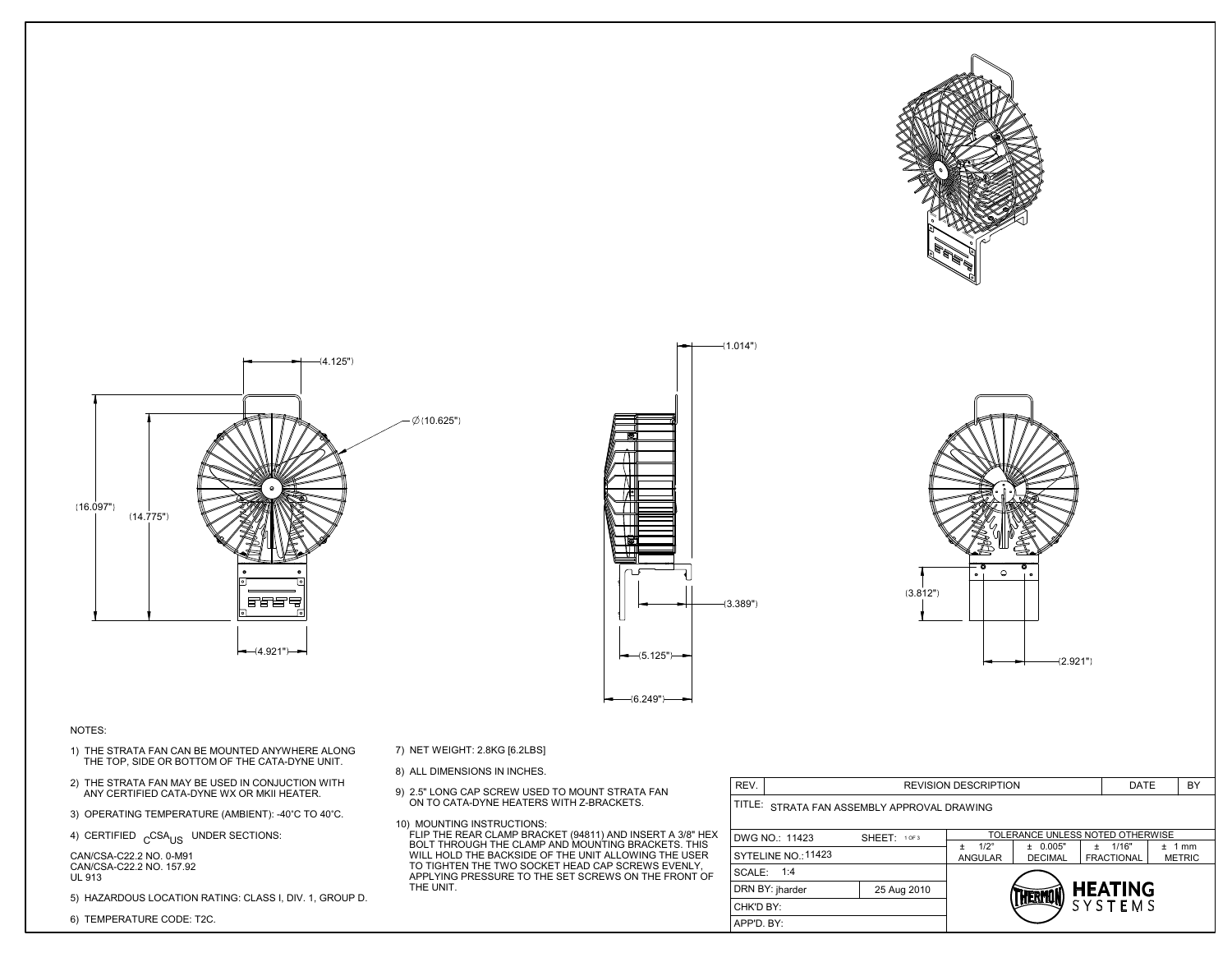APP'D. BY:



- 1) THE STRATA FAN CAN BE MOUNTED ANYWHERE ALONG THE TOP, SIDE OR BOTTOM OF THE CATA-DYNE UNIT.
- 2) THE STRATA FAN MAY BE USED IN CONJUCTION WITH ANY CERTIFIED CATA-DYNE WX OR MKII HEATER.
- 3) OPERATING TEMPERATURE (AMBIENT): -40°C TO 40°C.
- 4) CERTIFIED  $\,{\rm c}^{\rm CSA}$ US UNDER SECTIONS:

## NOTES:

CAN/CSA-C22.2 NO. 0-M91 CAN/CSA-C22.2 NO. 157.92 UL 913

- 5) HAZARDOUS LOCATION RATING: CLASS I, DIV. 1, GROUP D.
- 6) TEMPERATURE CODE: T2C.
- 7) NET WEIGHT: 2.8KG [6.2LBS]
- 8) ALL DIMENSIONS IN INCHES.
- 9) 2.5" LONG CAP SCREW USED TO MOUNT STRATA FAN ON TO CATA-DYNE HEATERS WITH Z-BRACKETS.

10) MOUNTING INSTRUCTIONS: FLIP THE REAR CLAMP BRACKET (94811) AND INSERT A 3/8" HEX BOLT THROUGH THE CLAMP AND MOUNTING BRACKETS. THIS WILL HOLD THE BACKSIDE OF THE UNIT ALLOWING THE USER TO TIGHTEN THE TWO SOCKET HEAD CAP SCREWS EVENLY, APPLYING PRESSURE TO THE SET SCREWS ON THE FRONT OF THE UNIT.